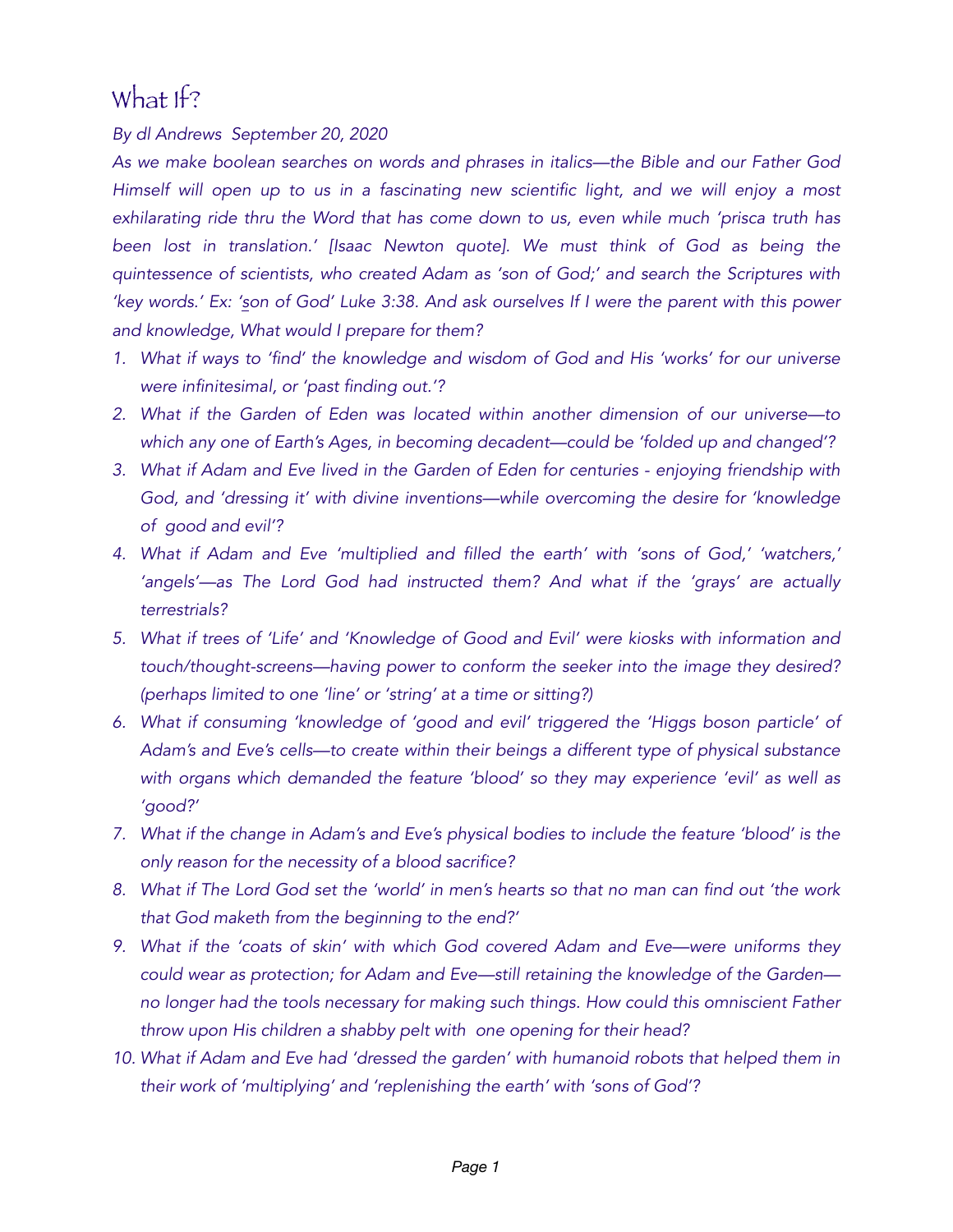- *11. What if the 'Prince of Tyrus' was the ultimate humanoid robot created in the Garden of Eden, with 'covering' of all kinds of precious jewels and made of a substance that was impervious to the extent he could 'walk up and down in the coals of fire' even?*
- *12. What if—when Adam and Eve left the Garden of Eden—The Lord God 'set' the robot mentioned above—as a 'covering cherub' for Adam and Eve? And allowed him to go back and forth into the Garden, for as yet he did not have evil programmed into him until—as Prince of Tyrus'—'merchants of the earth' programmed into him all kinds of wicked 'merchandise' and information.*
- *13. What if the 'watchers' have been 'walking up and down' in the earth forever—patrolling and handing information to the higher order of angels? And men today are calling them extraterrestrials and UFOs?*
- *14. What if only some of the 'watchers' left their 'first estate' to be like humanity had become with the fall of Adam and Eve? And there were thousands that did not, but continued coming before God upon occasions as said Job, and made 'decrees' to men as they did to King '*Belteshazzar,*' and as King David reported—being the 'thousands of angels' that manned His 'twenty thousand' ships/chariots?*
- *15. What if King Solomon's statements were true "That which has been is now, and that which is to come has already been: and God requireth that which is past" and "Is there any thing whereof it may be said, See—this is new? It hath been already of old time, which was before us."*
- *16. What if the wagons (Hebrew dictionary #5696 revolving, round, circular) King Djoser told*  Joseph to take 'out of the land of Egypt' for bringing his family from Canaan-were *vimanas?*
- *17. What if, when the Tribes of Israel 'came up out of the land of Egypt' and crossed the Red Sea—there was a highway already built there, just like there would be at the end of the Age of the Israelite—a 'highway for the remnant of his people?'*
- *18. What if the forming of a nation and a new race of people with rules and regulations, backed by blessings or curses—was for the sole purpose of keeping a people 'strong' enough in body, mind and spirit: 'the vineyard of His right hand'—to someday, in the fulness of time bring forth the 'man of His right hand: 'the Son' who He 'made strong for Himself'?*
- *19. What if, since the fall of the 'first father,' God was always 'seeking a seed'? And what if 'the Law and the Prophets,' lasted only 'until John' the Baptist and there was no longer need for the Israelite and keeping the race so pure?*
- *20. What if their omniscient Father God had 'caused men to ride over their (our) heads' in the Israelites' 'wilderness experience' after leaving Egypt, as King David wrote in a psalm?*
- *21. What if the men 'riding over their heads' were the Tribe of Dan (meaning 'judge'), whose leader was Aholiab,* one of two men God chose to fill with His Spirit—in 'wisdom, and in understanding, and in knowledge, and in all manner of workmanship?'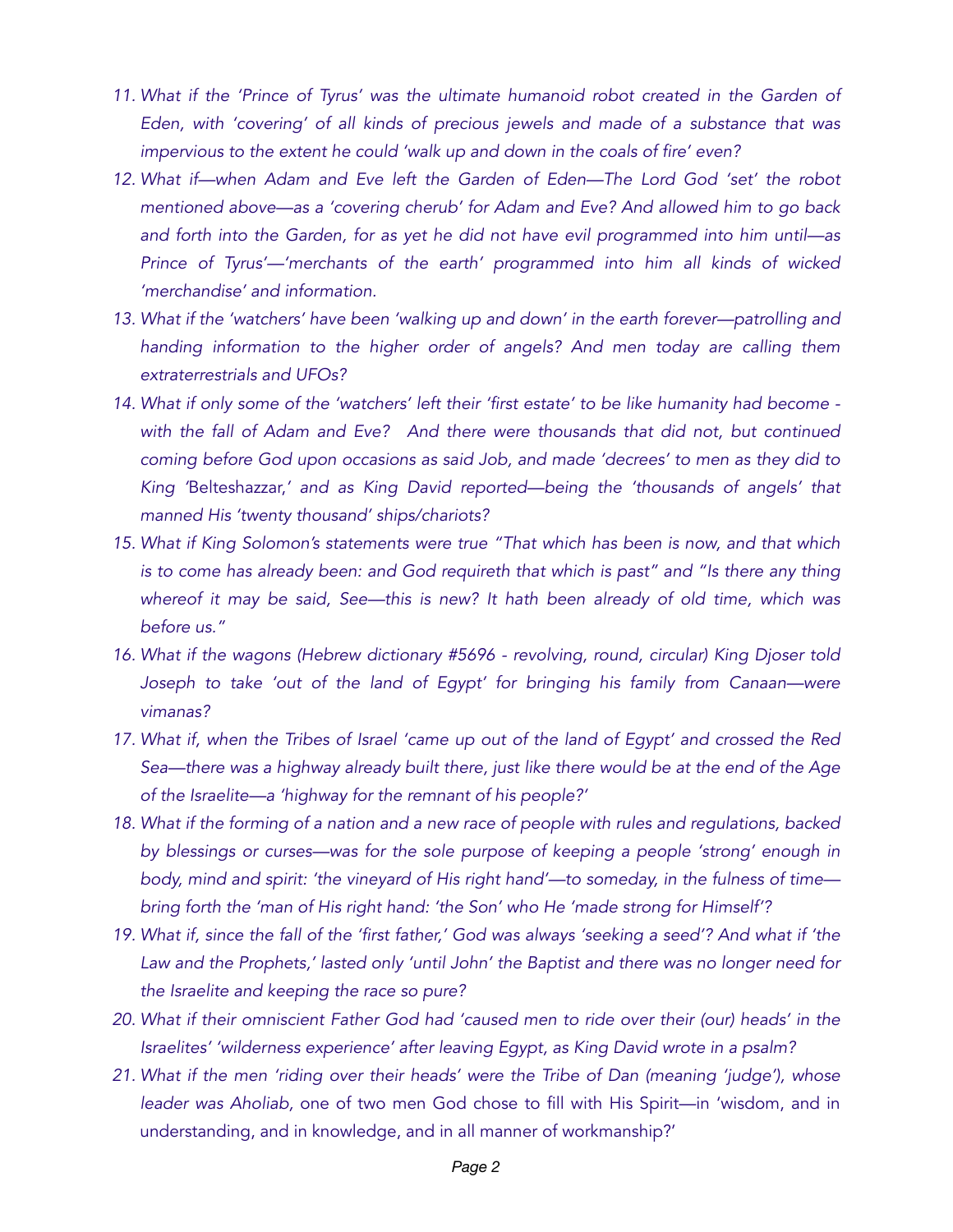- *22.* What if Aholiab had become tired of waiting for. 'the salvation of The Lord' to give them a way to 'judge Israel as a tribe (after all—Dan's position was the 'caboose' while traveling),' and diligently waited 'by the way'—for sighting one of the watcher's ships; had disabled it somehow—causing the rider to 'fall backward'—then used his ship to be able to judge Israel from above?
- *23.* What if the 'strangers' of some Old Testament references—traveling with the Israelites were aliens who looked like them, but had knowledge of metaphysical powers perhaps to make trash and human excrement disappear and traded their services to the Israelites even for their inheritances?
- *24.* What if 'those who rode white asses' in Judge Deborah's account of a Battle with Philistine King Jabin—were the tribe of Dan doing their part by broadcasting testimonies of past triumphs to a group of Israelites at the watering-holes where the enemy was shooting arrows at them—frightening the enemy away and convincing their neighbors to go back and 'claim the gates of their cities' after living scared in caves for twenty years? And in her song of triumph she said "Why is Dan always in ships?"
- *25.* What if—in that same battle—the 'stars who fought from heaven' in their courses—were the Canaanite kings who were intent upon the demise of Jabin's Commander Sisera—'taking no gain of money?'
- *26.* What if King Solomon's bringing 'chariots out of Egypt' for himself and neighboring kings 'by their means' (See Hebrew definition for 'horses' and 'chariots' and 'means' in that story) —was referring to spaceships and motherships? And could it be true that kings of nations were the only ones in those ancient times—who were allowed to have them?
- *27.* What if King Solomon's 'throne' which was unlike that of any other king—was in fact, a helicopter? By Hebrew definitions could the 'round top' that revolved—be helicopter blades? The lions be engines and the 'stays' be gear-shift sticks?
- *28.* What if the Queen of Sheba was given one of these 'thrones' for her trip back to Ethiopia?
- *29. What if King Solomon, the wisest man to live—classified the plant and animal kingdoms so that he spoke of trees—'from the cedar tree that is in Lebanon even unto the hyssop that springeth out of the wall;' 'also of beasts, and of fowl, and of creeping things, and of fishes;' And people came from all kings of the earth to hear the wisdom of Solomon?*
- *30. What if Jeremiah's report regarding who made the 'signs and wonders of Egypt' and in Israel (Lebanon) and to other men, to make for Himself a Name—were true?*
- *31. What if God, determined to have everyone in the world during the 0070 Siege of Jerusalem—decided to give, in person—technical information that would enable his enemies to come 'swiftly, with speed' from the ends of the earth to Jerusalem—and commissioned His only begotten Son Jesus - to relay the information to learned men of the earth so they could not say, "Mine idol hath done them, and my graven image and my molten image hath commanded them?"*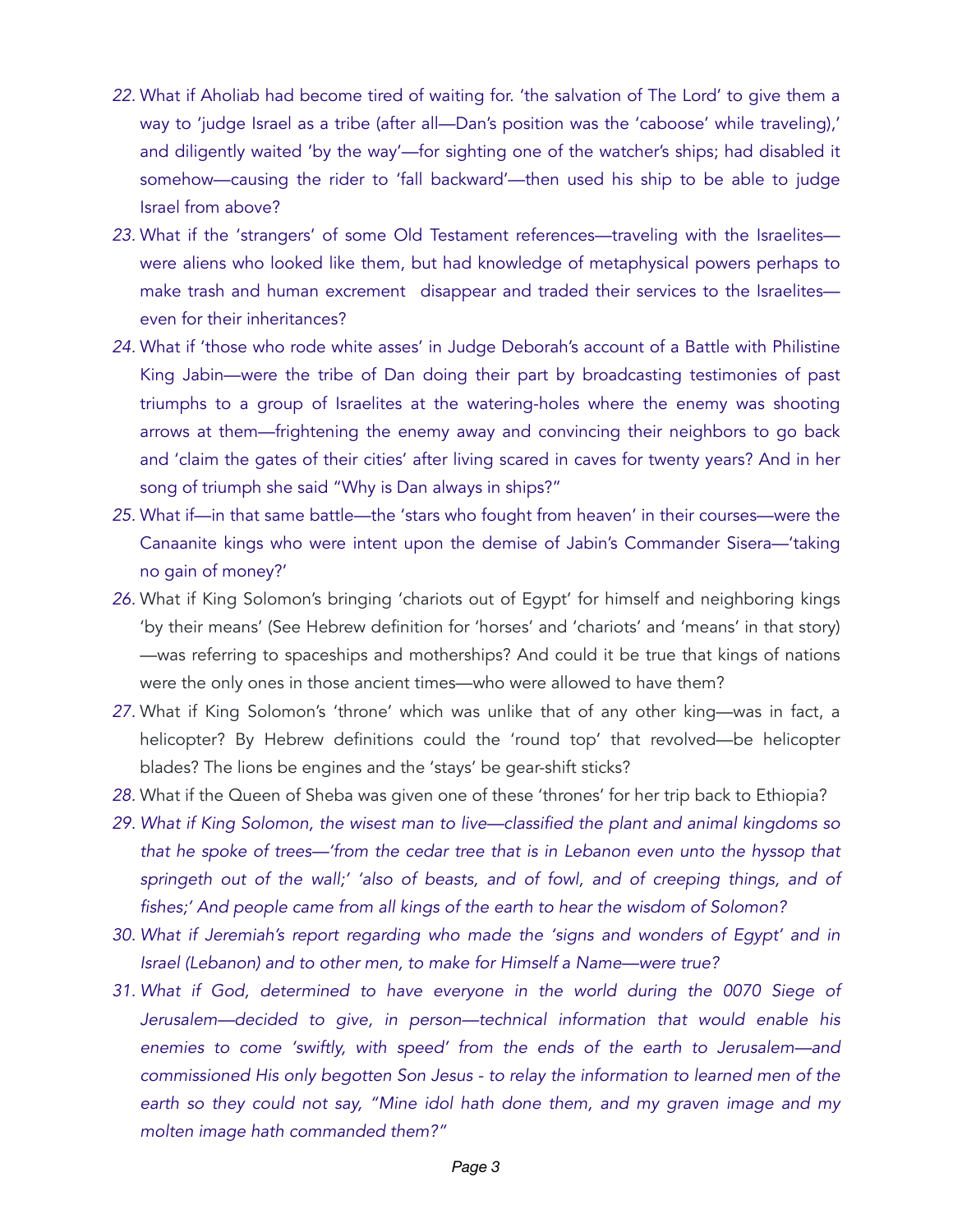- *32. What if the 5 or 6 days Jesus spent in the Temple being 'about His Father's business' was in*  fact the fulfillment of Isaiah's prophecy "I have shewed thee new things from this time; even *hidden things, and thou didst not know them; they are created now, and not from the beginning; even before the day when you heard them not; lest you should say, 'Behold, I knew them?'*
- *33. What if, when Christ died and a soldier stuck a spear in His side and out gushed blood and water—and there was an earthquake that rent the rock beneath His cross—what if His blood did leak through the broken rock and onto the Mercy seat of the Ark of the Covenant which Jeremiah may have hidden in a cave beneath Golgotha's hill before Jerusalem burned in his day? and What if this could be fulfillment of King David's song: 'Mercy and truth are met together; righteousness and peace have kissed each other'?*
- *34. What if the blood that Christ shed while dying—was for the sins of the whole world; 'sins that are past,' sins for the present of His day and for all time in the future of the world?*
- *35. What if The Lord Jesus/Yhswh's blood is still flowing in our day. in the akasha surrounding us where radio-waves flow and are waiting to be harnessed;*
- *36. What if the blood of Jesus/Yhswh the Christ will, upon our confession and repentance erase forever from the akasha—any thought, intent, desire or deed—of which we are ashamed and repentant-of?*
- *37. What if the only way into Jesus/Yhswh's sheepfold is by believing in His name as Son of God and accepting His blood-sacrifice to redeem us from the curse of our first-father's sin?*
- *38. What if the only way into the Kingdom of God is by using the keys to the Kingdom given to Peter by Jesus/Yhswh before He went back to the Father? And, What if those 'keys to the kingdom' are Peter's instructions in the second chapter of Bible book The Acts of the Apostles?*
- *39. What if it were really true—Jesus/Yhswh is like a vine and His Father is the 'vine-dresser' that if we 'abide in the vine' we can 'ask what we will' and it will be done for us? And What about: 'if the same Spirit that raised Christ from the dead—dwell in us—it will quicken and keep our mortal bodies healthy'?*
- *40. What if, when the Roman Emperor had his emblems set-up in the Temple of Jerusalem occupants of their cities fled to the mountains as Jesus instructed them?*
- *41. What if the above event was fulfillment of Hosea's prophecy, that The Lord would 'allure her' into the wilderness and give her the 'valley of Achor for a door of hope' and 'speak comfortingly to her' confirming the New Covenant for seven years?*
- *42. What if it were in the middle of the Last week (period of seven years) of the Last Days of the Israelite—that Jesus appeared to the priests in the Temple, as told by Malachi; had it out*  with them and sanctified them—causing their sacrifices and oblations to cease? and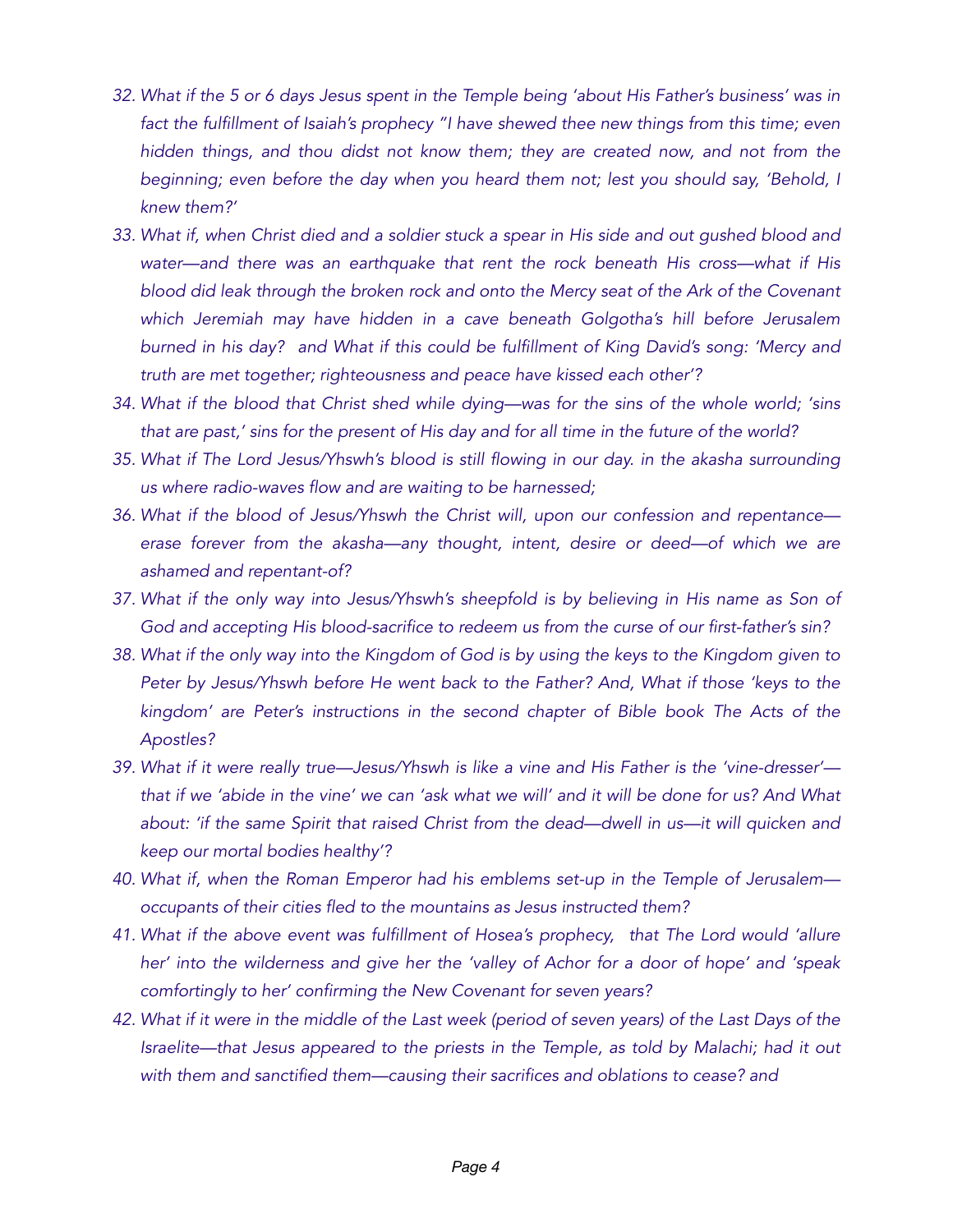- *43. What if it were this same time the 'man child' (Jesus' close followers and overcomers) were 'caught up unto God and to His throne'; then later stood with Him on the Mount as part of the 144 thousand redeemed from the earth?*
- *44. What if it were that same Last week, that Jesus appeared to His followers in the wilderness nearby the Dead Sea as the 'Righteous Teacher and confirmed the New Covenant with them for seven years?*
- *45. What if Moab's 'heifer of three years old' was a small three-tiered airship to which they fled —'mounting up' and taking them to 'Horonaim'—an underground city where they hid while God would 'shake' the earth once and turn it 'upside-down?'*
- *46. What if Zechariah's vision in chapter one: 8-12 transpired immediately after God 'stood and measured the earth,' shook it, and turned it 'upside-down' while people were securely hiding in caves and dens of the earth - after the 0070 Siege of Jerusalem; and the 'horses were the 'watchers' whose mission was to patrol the earth and report to the angels? and What if those threescore and ten years were the years beginning from Jesus' birth till that time, for it was during forty of those years He turned His back on Judah also (after they ordered Him to be crucified)—visualized by Ezekiel lying on his right side only 40 days (years) for the sins of the house of Judah (See my novel His Story ≈ History, pages 181 and 185.)?*
- *47. What if Roman Emperor Vespasian was the 'rod in the hand of The Lord' and his 'god of forces' were radiation weapons and what if he really did gather all people of every land on Earth—killing all the old, small children and sickly; keeping only those he could use as servants and warriors—gathering all the earth 'as one gathereth eggs that are left'—leaving not even one, 'that moved the wing, opened the mouth or peeped'?*
- *48. W hat if the 'Mountain of the House of The Lord' really did come 'down from God out of heaven,' was 'established in the tops of the mountains' at Jerusalem—exalted above the hills, and 'all men flowed into it'?*
- *49. What if it were really true: that during the First Dominion of Messiah—the reason we see statues of gods and goddesses still being made—was because of Micah's prophecy "all people will walk every one in the name of his god, and we will walk in the name of The Lord our God for ever and ever'?*
- *50. What if Micah's prophecy "Wonder marvelously: for I will work a work in your days, which you will not believe, though it be told you"—happened while men of the earth were hiding*  in caves and dens of the earth; also, Isaiah's: 'Thine heart shall meditate terror. Where is the *scribe? where is the receiver? where is he that counted the towers'?*
- *51. What if, during 'Mystery Babylon's' 'Dark Ages' there were only three main kingdoms in the Middle-East; Israel being the 'third with Egypt and with Assyria,' and Egypt being the 'basest of the kingdoms'?*